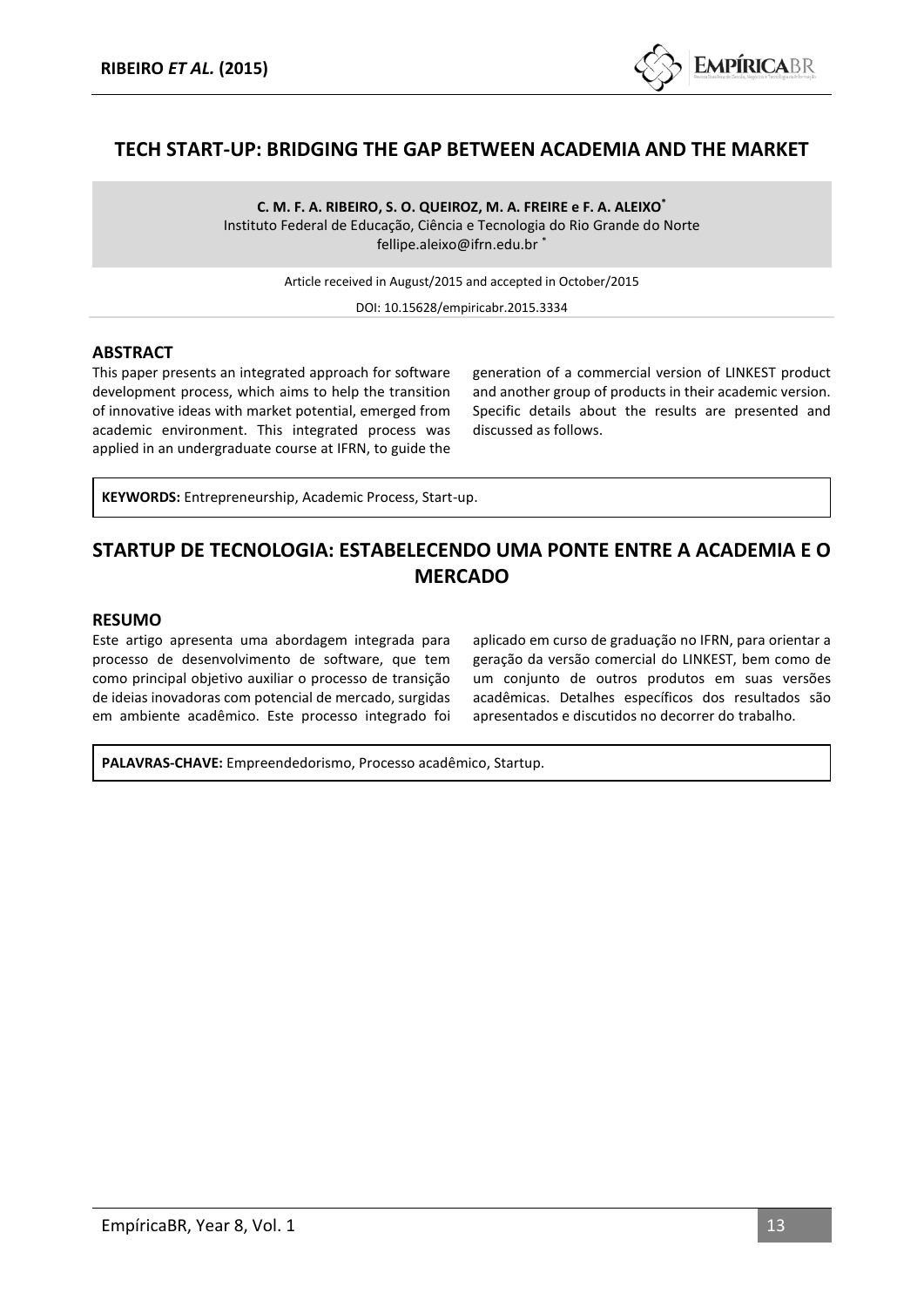

# **1 INTRODUCTION**

According to Global Entrepreneurship Monitor report [1], Brazil's level of early-stage entrepreneurial activity (TEA - 17.2%) is higher than Germany (5.3%) and the US (13.8%), countries driven by innovation, as well as China (15.5%) and India (6.6%). The same report points out that just over half (55.5%) of Brazilian population perceives good opportunities to start-up in the area where they live. Only the United States (50.9%) and Mexico (48.9%) have comparable rates, placing Brazil among the countries with generally more positive perceptions regarding available opportunities.

Despite those positive figures, World Economic Forum report on entrepreneurial ambition and innovation (GEM, 2015) [2] shows that Brazil businesses are not innovative and do not expect to hire a lot of employees. Experts cited "Education and training" as a constraint (61%), but also as an enabler (23.8%), suggesting that greater investment in education is a requirement in order to Brazil to reach a leading position of entrepreneurship initiatives. Indeed, lack or insufficient training is presumably the cause for many young people give up on their intention to start an enterprise [3].

Start-up companies are usually related to small early-stage businesses. This work focuses on tech start-ups, which are Internet-based companies that are very sensitive to market mood, since they have to deal with high risk and hard competition. Due to the low initial cost, this kind of company is of particular interest for young Brazilian entrepreneurs, fact that motivates this work. More specifically, we are concerned to investigate strategies that can be used as a bridge between academic innovative ideas and the real market.

In this context, software development process can be considered a valuable strategy to be investigated, as it can serve as an efficient mechanism, not only to mitigating risks of the development process itself, but also because of its potential to collaborating for a gradual transition from an academic life cycle to the entrepreneurship.

This work presents an approach for the integration of agile methodologies for [4] and the lean start-up methodology [5]. The proposal was adopted as part of the academic curriculum of an undergraduate course at Instituto Federal de Educação, Ciência e Tecnologia do Rio Grande do Norte (IFRN). It has been validated as a tool to help students to transform academic projects into business. Details and results of the integrated process proposed discuss in this paper, which is organized as follows.

Besides this introduction, Section 2 is dedicated to present methodologies that served as a basis for this proposal, namely Agile methodologies and the Lean Start-up, which has been successfully used for many companies around the world. Sections 3 and 4 discuss details of the proposed integrated approach and a validation scenario, respectively. A real case study is subject of Section 5, and finally Section 6 presents some conclusions and future work.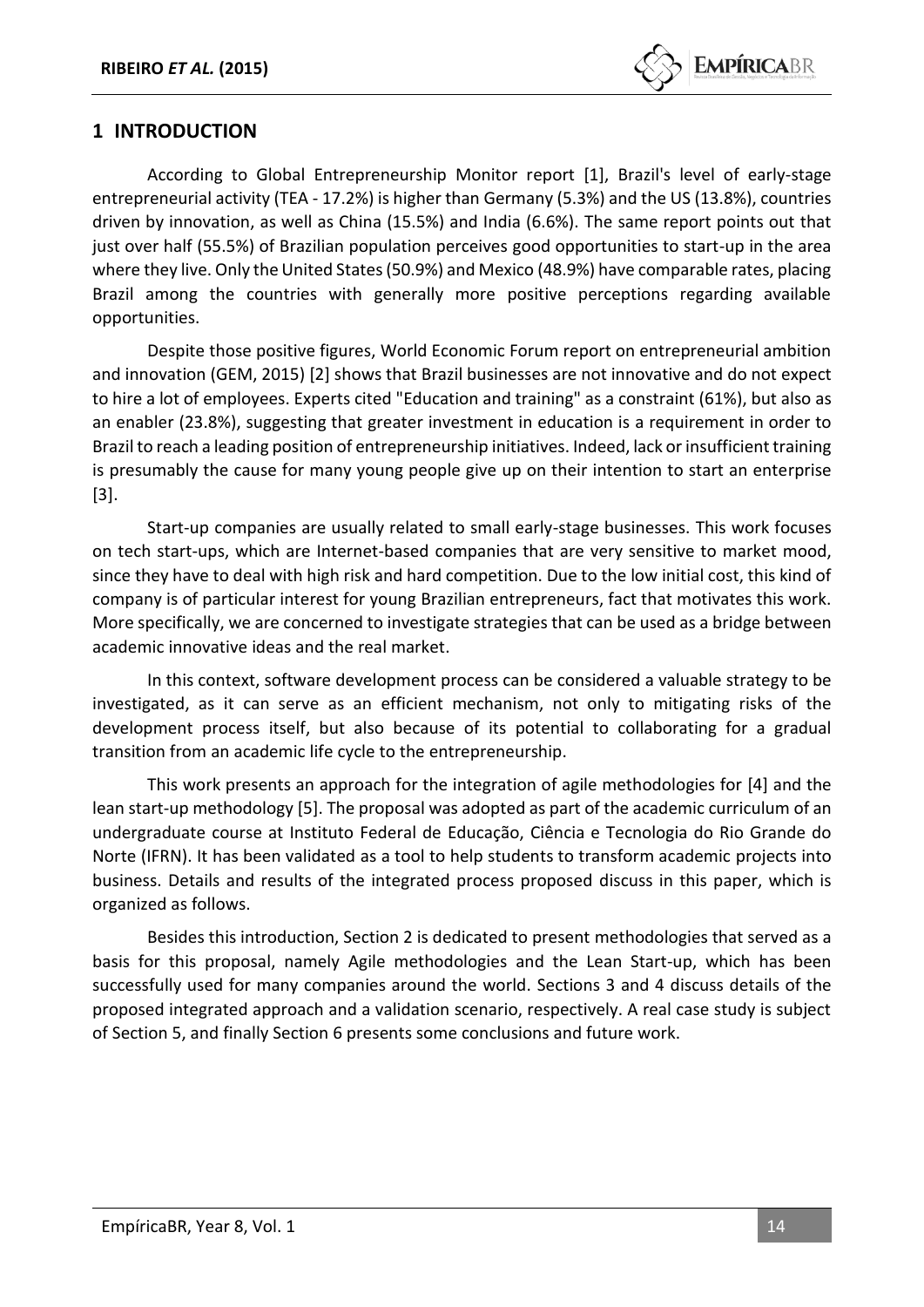# **2 METHODOLOGIES FOR TECH START-UPS**

#### 2.1 AGILE METHODOLOGIES

In software development projects, a well-established software development process is necessary to guide the timeline of deliverables and to ensure that every member of the development team understands the expectations of the stakeholders. Agile methodologies are a group of software development methods based on iterative development and continuous feedback from all stakeholders throughout the development cycle in accordance with the agile manifesto [6] that articulates the common principles and beliefs underlying these methods.

Highsmith [7] describes agility as the ability to sense and response to business prospects in order to stay inventive and aggressive in an unstable and rapidly shifting business environment. In this context, agile methodologies are playing an important role in software development companies, their emphasis on frequent communication, transparency of progress and short iterations have been encouraging the use of them in industry, mainly in start-ups companies. According to the "Agile Development Survey [8], the reasons for companies adopt agile practices are accelerate product delivery (59%) or enhance their ability to manage changing priorities (56%). Otherwise, it pointed out as main benefits of agile development the ability to manage changing priorities (87%) and the team productivity (84%). Anyway, these are important indicators for tech start-up companies.

The key benefits of agile methodology [9] are: (i) handling change of requirements due the direct customer involvement; (ii) fault detection due continuous testing feedback; (iii) increased performance due the daily standup meetings that allows to exchange valuable information and to fine tune improvements continuously; (iv) iterative and incremental delivery due the small increments that enable the early feedback from customers and end users; (iv) flexibility of design because it has to be made flexible in order to handle changes easily; and (v) improvement in quality due refactoring, testing, improved communication, and faster turnaround time for blocking bugs.

Scrum is a general-purpose project management framework most commonly used in software development projects [10] [8]. The project progress is managed in a series of iterations called sprints, whose typical duration is 2-4 weeks. The scrum roles are: (i) the development team; (ii) the product owner and (iii) the scrum master. The teams are comprised of multi-functional members and each team member has the autonomy to determine how and when to complete its work. The product owner leads the development effort outlining work in a centred requirements board called product backlog, and prioritizing it based on business value. The product owner acts to facilitate the scrum process, in order to sure that the team is as productive as possible.



**Figure 1. Basic Scrum components (source: elaborated by the authors based in Scrum process definition)**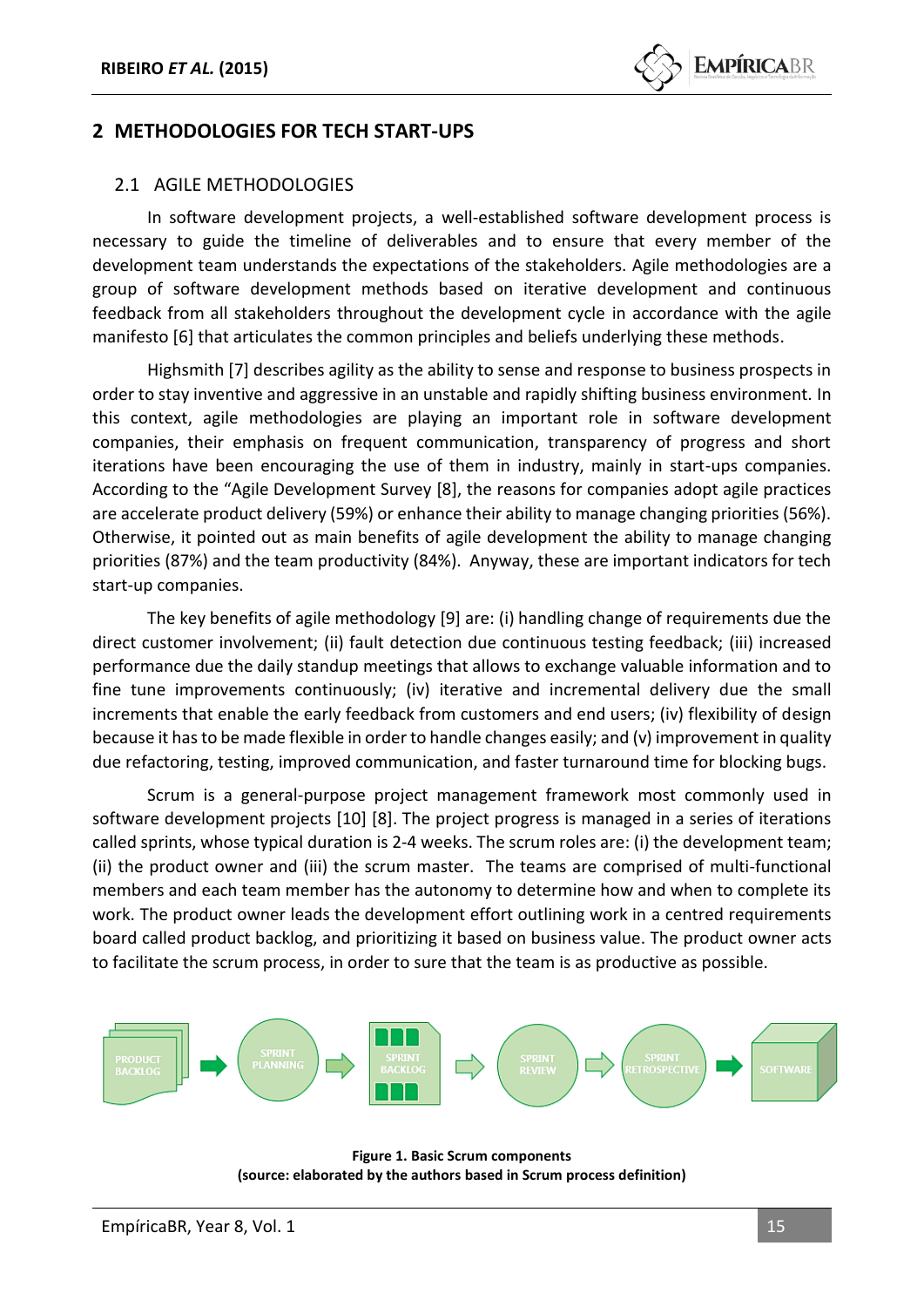

Figure 1 shows the basic Scrum components. For each sprint, a set of user requirements are selected do be developed during the sprint planning meeting, in the end of the sprint, during the sprint review, team shows what they accomplished during the sprint. After that, lessons learned and improvement ideas are discussed during the sprint retrospective.

Other reference in Agile methodologies is OpenUP [11], whose components are designed to enhance collaboration among team members and to amplify benefits to stakeholders avoiding unnecessary formality and deliverables. OpenUp defines four phases related to the software development life cycle: Inception, Elaboration, Construction and Transition. Besides these phases, OpenUP divides the project development into interactions, which keep a close relationship with Scrum sprints. After each interaction, a new version or build of software is delivered.

The main goal of Scrum, Open UP and Agile methodologies in general is to mitigate the risks of software development, by reducing life cycle duration and by establishing many "build-measurelearn" steps, which will lead to a product that can better attend users' expectations. This is precisely the same purpose of Lean Startup methodology, subject of next subsection.

#### 2.2 LEAN START-UP

The management of a start-up brings a lot of challenge. Therefore, new management ideas have emerged in order to support this kind of companies. Lean startup is a method for developing businesses and products proposed by Eric Ries [5]. It provides a scientific approach to creating and managing startups and minimize the products time to market getting customer feedback as soon as possible. The idea is focused on create a minimum viable product to get early feedback from customer.



**Figure 2. Lean Startup abstract process (source: Eric Ries** [5] **)**

The lean startup abstract process (Figure 2) defines a continuous cycle of learning for innovation. It is defined as a build-measure-learn cycle [5]:

- Build Step: the hypothesis test is used to build the idea. A minimum viable product (MVP) is built;
- Measure Step: appropriate metrics are collected for testing the hypothesis. Metrics that can demonstrate cause and effect question;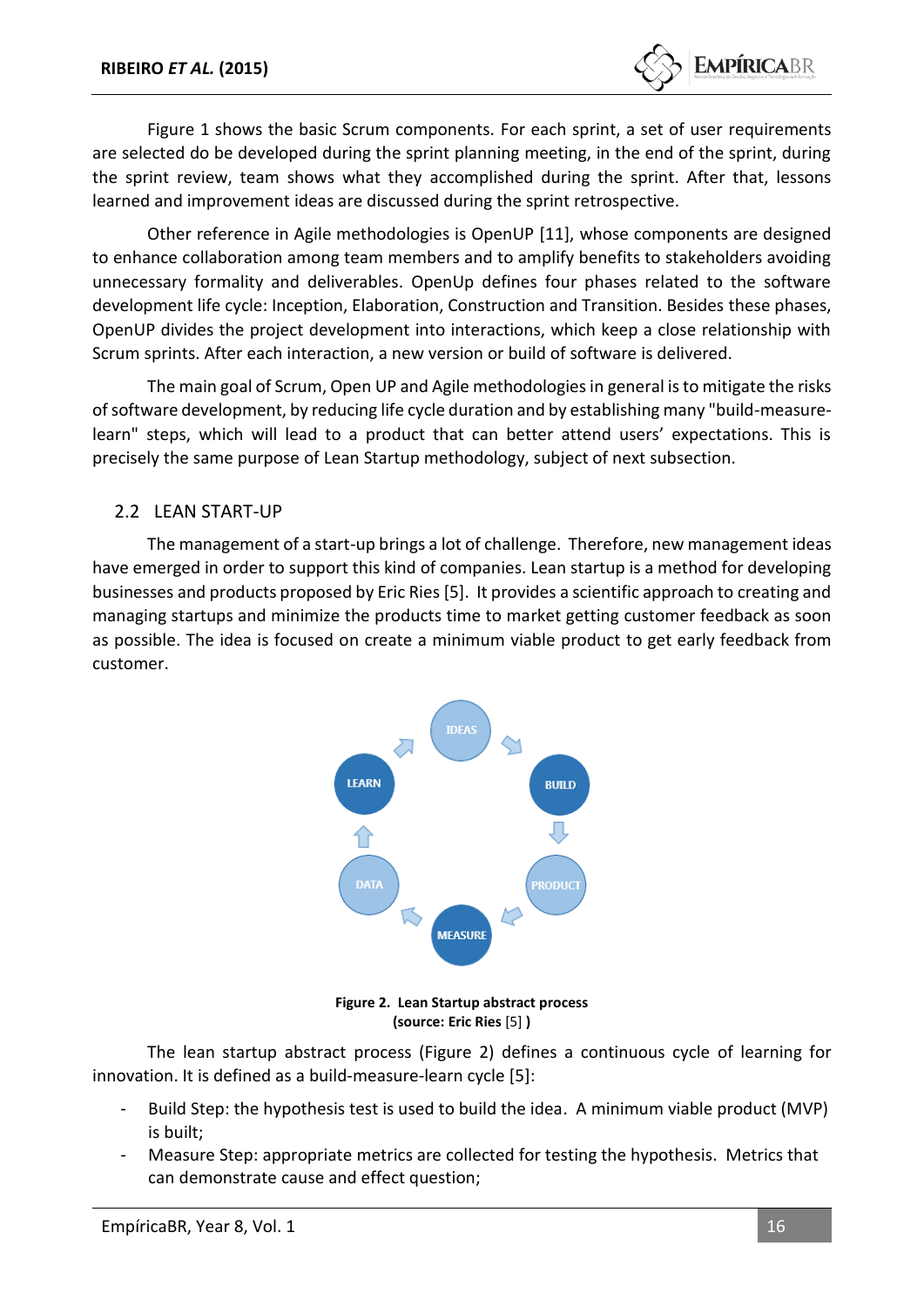Learn Step: the experiment results are analyzed then learn whether to pivot or persevere.

This fast cycle of innovation helps to eliminate uncertainty inherent in the business environment. It accelerates the feedback loop.

In the scenario of tech startup, agile methodologies and lean startup principles can be naturally combined, in order to produce innovative software products. As they commonly operate in an environment of uncertainty, the fast cycle proposed by the use of these methodologies can potentially mitigate risks and reduce costs of software developments projects, by contributing for the company success as a whole.

# **3 AN INTEGRATED APPROACH FOR SOFTWARE DEVELOPMENT IN TECH STARTUPS**

#### 3.1 Conceptual Foundations

The basic concepts adopted by this work can be grouped into two complementary categories. The first one is related to the academy concerns, and the second one about market issues. Indeed, as an integrated approach, the starting point of this work is to point out similarities and differences between those environments, in order to harnessing the best from both.

Educational institutions have their own set of values that are essential to reinforcing academic integrity. They provide a foundation for responsible conduct in students´ lives after graduation. Besides this ethical background, the academic environment should also provide technical abilities achieved not only from theoretical content, but also from practical experiences. In this regard, the proposal is based on the specific curriculum components of TADS – Systems Analysis and Development Technologies – undergraduate course at IFRN. This course is under execution and has prepared professionals for more than 10 years, which are recognized for their expertise in software development.

The market mood is dictated by aspects related to demand, trends, and the continuous movement of competitors towards improvement of their market share. This produces profound changes in the way the explicit knowledge that is learnt at the academy is applied in real scenarios. Actually, a given methodology, which has proved its value in challenging situations at big companies, has not its applicability in small companies automatically granted. In the case of tech start-ups, which are precisely the focus of this proposal, it is critical to review methodologies, methods, and techniques in order to assess their feasibility in case of high risk and very limited resources.



**Figure 3. The motivated scenario (source: elaborated by the authors)**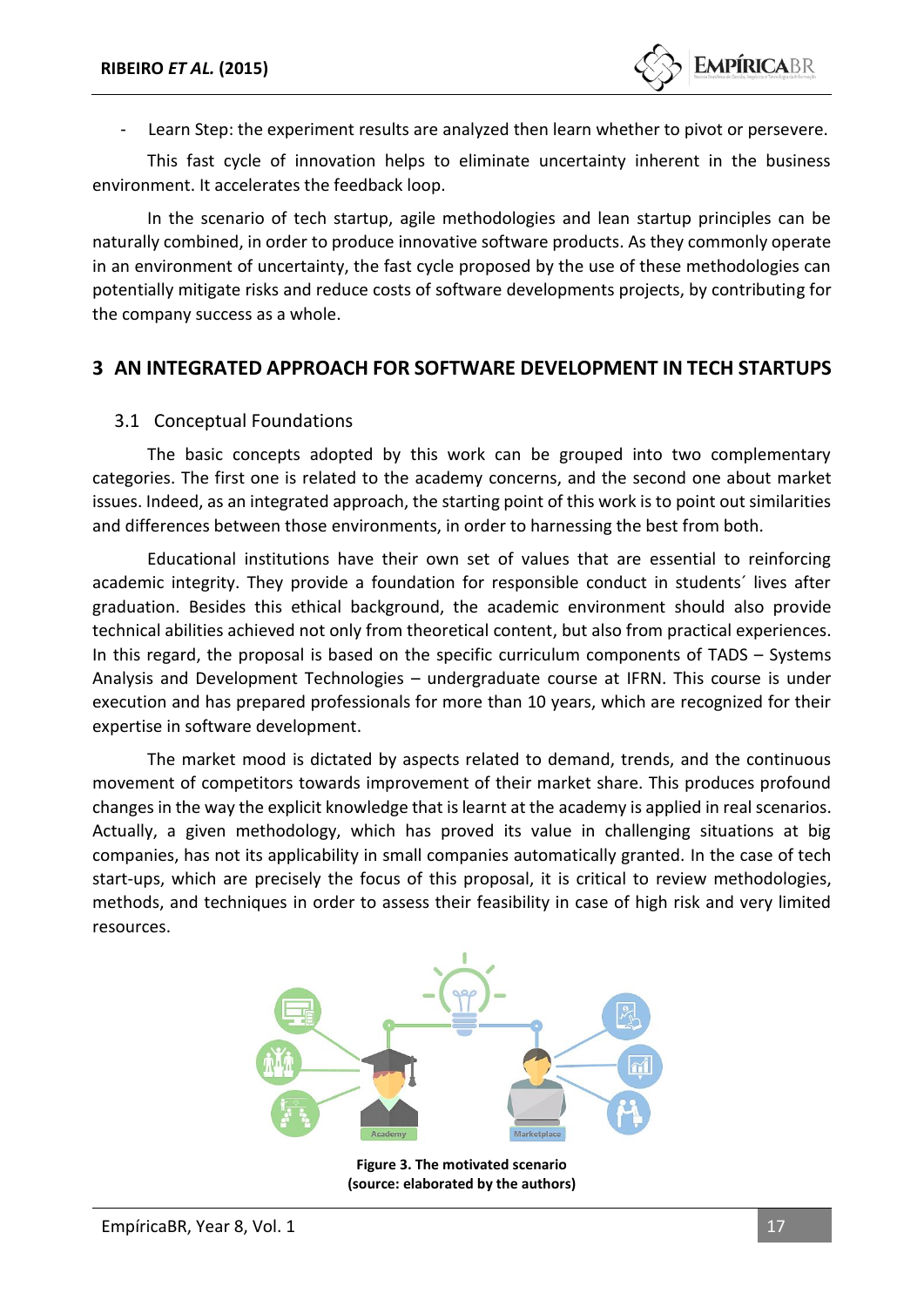

Despite the differences between academy and market, some innovative ideas have succeeded in surpassing the limits of academia towards the market, as depicted by Figure 3. This is precisely the kind of situation that motivates this proposal, whose core components are subject of next subsection.

### 3.2 Core Elements

The integrated approach is made up by two kinds of methodologies. Agile methodologies give the product development guidelines, as detailed at section 2.1, and the Lean Startup [5] gives the necessary market perspective (section 2.2). Figure 4 summarizes the integration of these two perspectives.

The external ring of Figure 4 represents the innovation management processes. Modern approaches state that innovation must be developed in a continuous manner [12]. The first process of innovation management is related to **prospection** (1.1) of market. Analysis of data about similar products is one of the activities of this process, which looks for establishing a new value to the clients. The second process namely **ideation** (2.1) manages with creativity. Indeed, there is no innovation without good ideas. However, prospection and ideation are not enough. It is necessary to establish a strategy to select the best form to implementing such an ideas. This process is called **strategy development** (2.2).

**Resource mobilization** (3.1) is a requirement for innovation **implementation** (3.2). In the context of startups, this process is extremely critical, since startups team is commonly small and multidisciplinary. It means that it is not possible to dedicate resources for innovation management activities exclusively. The evaluation process (4.1) is essential to understand the effectiveness of the strategy adopted. According to the integrated approach, the innovation management processes serve as an interface between the market and the startup.



**Figure 4. The Integrated Approach Overview (source: elaborated by the authors)**

The internal ring of Figure 4 represents software development process based on agile methodologies, as discussed in Section 2. At this abstraction level, the four phases defined by OpenUP are illustrated, namely Inception (1), Elaboration (2), Construction (3), and Transition (4).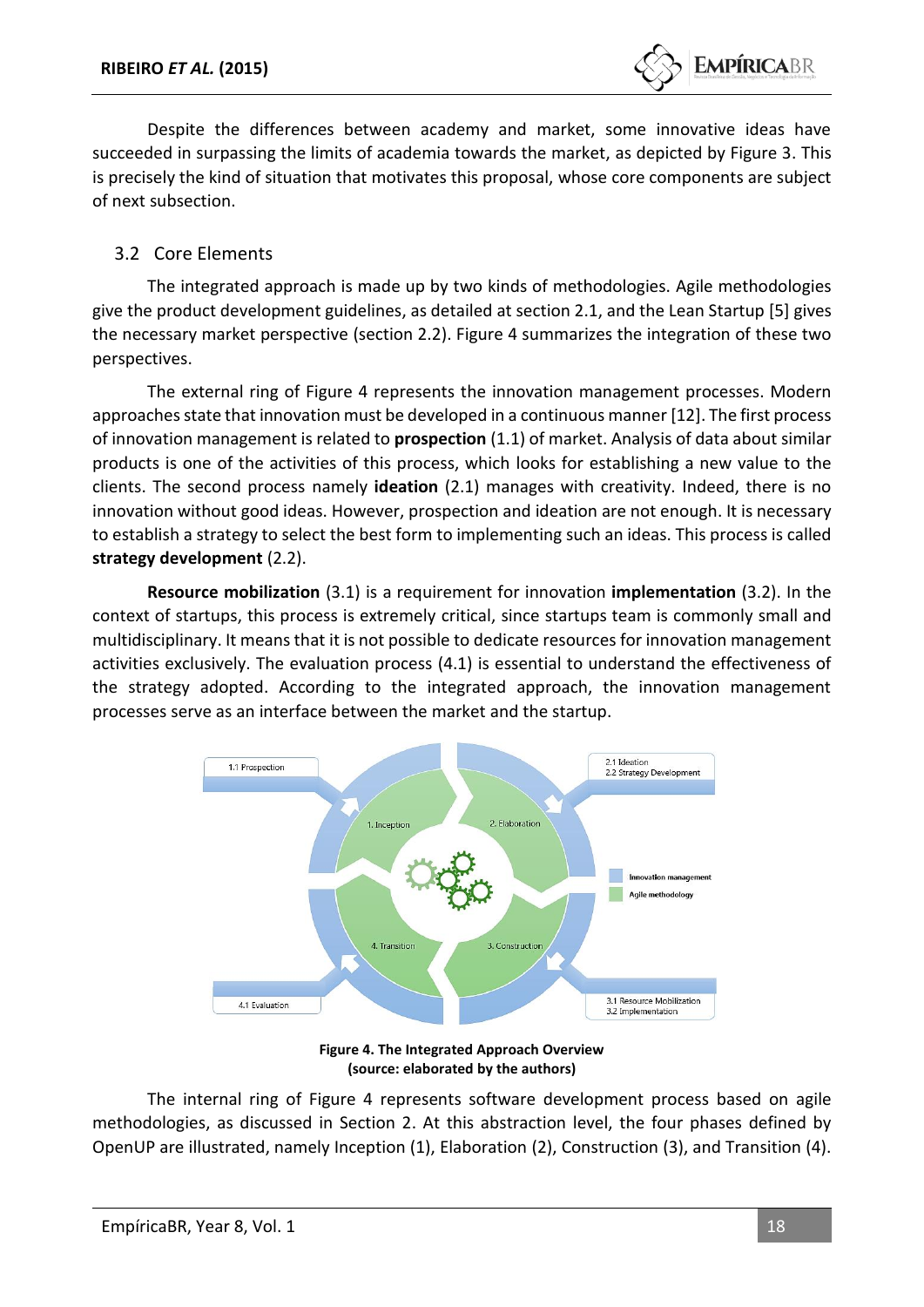It is worth noting that inside of the iterations of these phases work the Scrum dynamic, as illustrated by Figure 1.

During the Inception phase, the main concern is to guarantee that the scope and requirements are clearly understood by stakeholders. Indeed, statistics show that the agreement between stakeholders on what exactly the software will provide is one of the most important source of conflict, as demonstrated by the well-known Pareto principle (80-20) [13].

The Elaboration phase is dedicated to describe in a more technical way the functionalities that will be provided. Details about software architecture, strategy for risk mitigation, among others, are also defined. The Construction phase deals with programming and other technical tasks, which makes it possible to present an executable version of software. The Transition phase is an opportunity to get some insights from lessons learned, as well as to validate the user satisfaction level.

#### 3.3 Integration of core elements

Having detailed the core components individually, it is essential explain how such components can cooperate to help tech startups in their efforts to produce innovative products. In this context of integration, explicitly represented by Figure 4, it is important to notice the continuous movement represented by arrows at the external ring, the innovation management perspective. In fact, continuous improvement is a basic tool to survive in very competitive scenarios that tech startups have to face.

Another key feature of the proposed integration approach is the external position of the innovation management process and the internal position of the agile methodology. This is due the necessity of every startup to stay opened to the market, in order to understand its movement of change, avoiding investments in wrong direction and harnessing good opportunities. This openness characteristic is critical to synchronize internal efforts with external demands.

At the proposed integrated approach, the two rings overlay is not made by chance. Actually, all phases and activities, either those related to innovation management or software development, must be synchronized. Otherwise, the new product could reach the market later or with features not aligned with users expectations.

In regard the specific phases, there are four integration points. The first one establishes synchronization between prospection phase (1.1), at the innovation management perspective, and the inception phase at Agile methodology perspective. Indeed, as the main goal of these phases is to propose new values to the clients, avoiding waste of resources by scope creep situation, for example, it is reasonable to suppose that the integration can foster the achievement of such benefits.

At the second integration point, new ideas that emerged from ideation phase (2.1) and the strategy to deliver them will certainly cause some impact on respective software functionalities. Therefore, descriptions of these functionalities must also be reflected on guidelines and orientations to the construction phase. It necessarily implies into analysis and selection tasks, in a process of identifying the choices with better chances to be accepted by the market.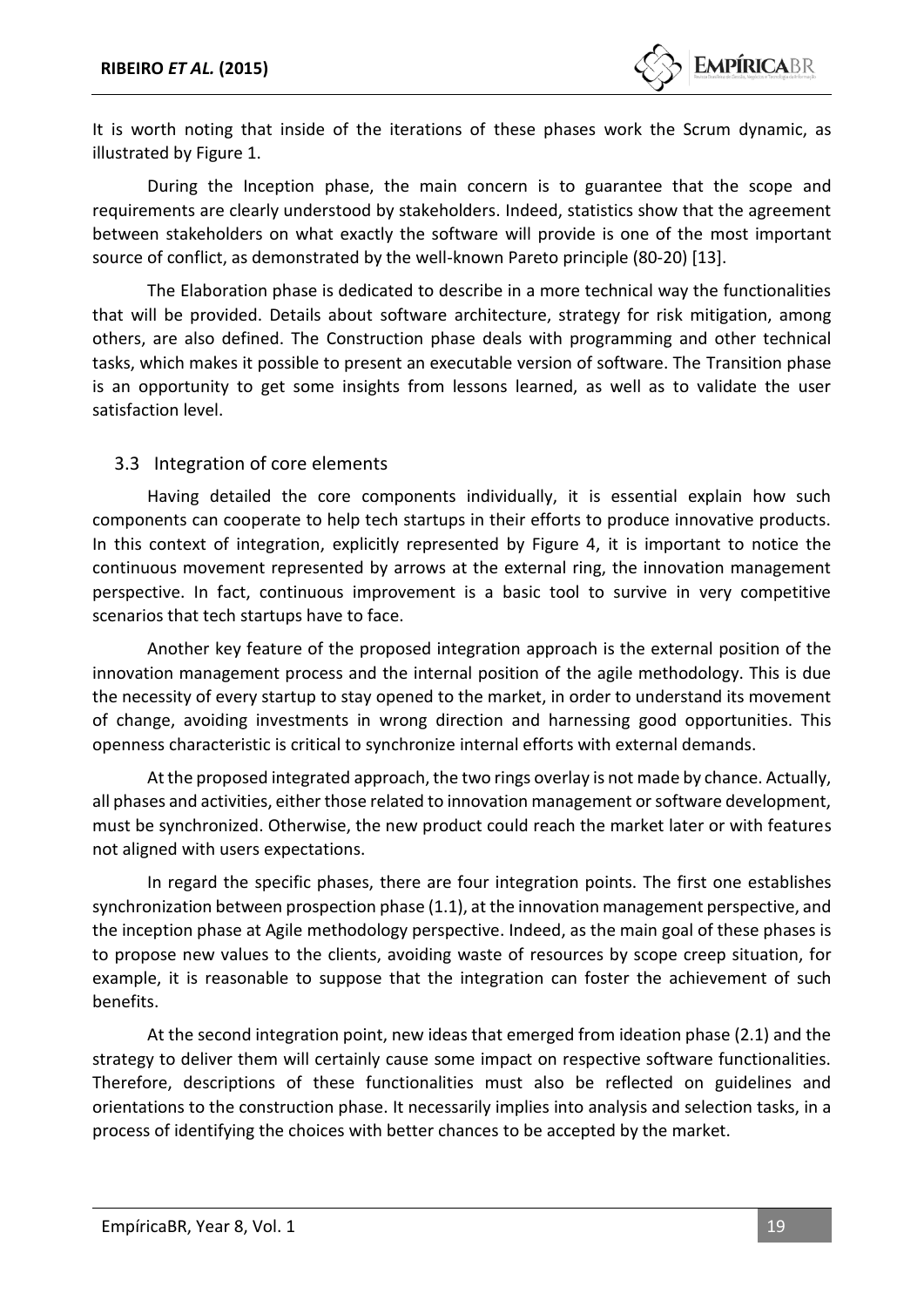

The third integration point correlates the construction phase (3), at the software development perspective, and two innovation management processes, namely resource mobilization (3.1) and strategy implementation (3.2). A special attention must be paid at this integration point, as resources availability in big companies is very different from startups, where a small multidisciplinary team has to deal with all demand. This apparent constraint is actually an opportunity to create an environment where innovation becomes a natural part of each task.

The fourth point of integration relates the transition phase (4) of Agile methodology, and the evaluation phase (4.1) of innovation management process. This integrated phase occurs after the conclusion of a minimum viable product (MVP), stated by Lean startup methodology. In tech startups, this is a special moment to collect data and to reason about the innovative aspects of the product. Putting in other words, it is represented by the measure and learning steps of buildmeasure-learn Lean startup principles.

As mentioned at section 3.1, this integrated approach targets academic environment, where new ideas with market potential can appear. The main goal is to provide a means to make a smooth transition from academy to the market, more precisely to startups companies. Despite the fact that the validation of this proposal is an ongoing process, the premises adopted are based on a solid ten-year experience at TADS. To fully understand the premises and the specific context that motivated this work, the next section presents the main aspects of theoretical-practical approach adopted as a curricular component of TADS.

### **4 USAGE SCENARIO**

This section presents a ten-year experience of TADS course at IFRN. More specifically, the theoretical-practical approach used as a curriculum component. Two different, but interrelated aspects are discussed. The first one is the strategy for problem definition, which motivates software development. The second one is related to the process of giving gradual autonomy for students, when it comes to make decisions about the project. These key principles that support the proposed integration approach are subject of next subsections.

#### 4.1 Towards new solutions for real problems

The TADS curse of the IFRN has as one of its intents to provide to its students the experience of working in real problems. It is actually organized in six semesters. At the third to fifth semesters the students are organized in teams that are conducted to experience the development of software systems. This organization was made to offer three stages in the experience in software development process. Groups of five students have to deal with client demand and other software development activities, including analysis, programming, test and documentation. By the end of the term, students have to present an executable version of software, which conforms to client requirements and the technical characteristics asked as academic requirement.

At the first stage, the teacher guides the students through a software development process. In this stage, the teacher acts as the client of the proposed software. At the second stage, the students receive more responsibilities in the conduction of the software development process. At the third and final stage, the students have the full responsibility about the software development process. In this final stage, one of the objectives was to afford the experience of working in real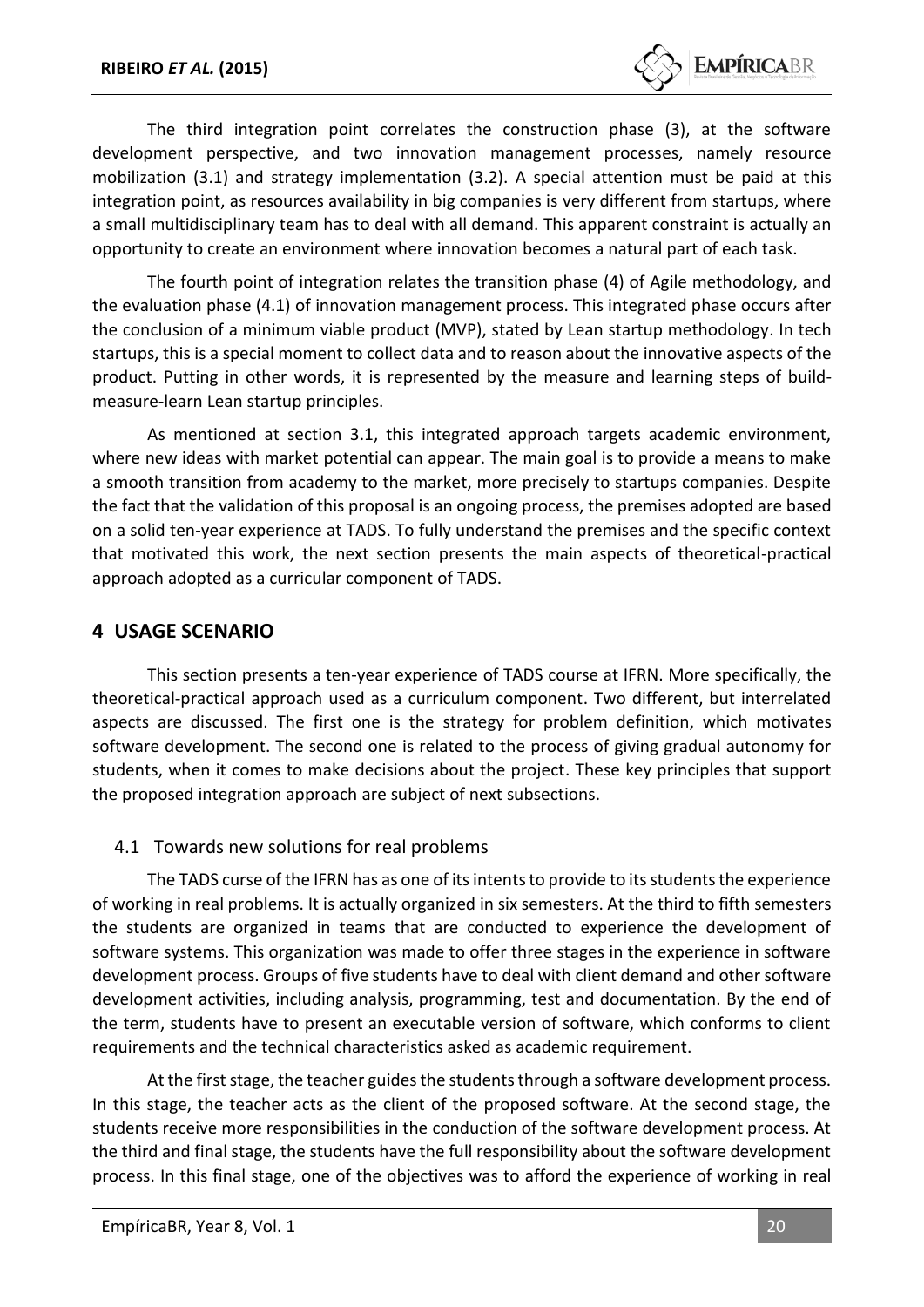problems. At this final stage, three different strategies for problem definition were adopted in the related software development projects. Each one presents advantages and disadvantages, later discussed.

The first strategy was to use real clients; where the problem definition was derived from the corporative demand. This strategy allowed to getting closer to market partners, which is very important to establishing collaborative projects. Having a corporative client, students had the possibility to practice very consolidated technics for requirements elicitation. It was also important to give students a real vision of marketplace. This experience was rich, but became clear that the different rhythms of the market and the academy were more harmful then beneficial. The strong differences between timetables prevented the effectiveness of software development and implementation by using this strategy. Meetings were also a problem, because it usually respected availability of stakeholders, not academic demands. The potential disruption of group arrangement made it almost impossible to resume the same project in the next term, reducing the quality and coverage of functionalities developed. Finally, the management of the client expectations just increased the pressure for results. This scenario was responsible for some looses in the teaching and learning process.

In order to avoid the mentioned situation, the real corporate client strategy was replaced by a fictitious one represented by the professor. At this second strategy, the demand was induced and the professor had to play a double role, as a mentor and as a client. The main advantage of this approach is to permit the accomplishment of the academic requirements in time by following a very disciplined routine. During the application of this strategy, a side effect could be perceived: the professor becomes overwhelmed and the flip side is just not establishing an appropriate environment for professional practices, which of course include not attend users expectations. This strategy could create some confusion in the students, receiving conflicting instructions by the client and instructor roles, from the same person. This strategy was adopted during a while, but it was abandoned just because this reason. These experiences brought a question: what would happen if the team itself defines the system to be developed? At this point, was decided that the students would be stimulated to propose ideas to solve real and community problems.

The strategy used nowadays is to give students freedom to choose a real problem they believe there is a potential market opportunity to explore it. Despite its recently adoption, the exercise of observing real demands have waken up entrepreneurship characteristics in many students. This is very interesting in the actual economic scenario, not only in local basis, but also all over the world. The scope of the proposed projects was delimitated to the main theme of: smart cities. Each team could choose the areas of: (i) Government and Agency Administration, (ii) City Planning and Operations, (iii) Buildings, (iv) Energy, (iv) Water, (v) Transportation, (vi) Education, (vii) Smarter Care, (viii) Social Programs and (ix) Public Safety [14]. The knowledge involved in the application of this strategy extrapolates the conventional software development process theory. This experience adds important knowledge to the students that soon will leave the academy, and will face the real market challenges. In this context, the integrated approach is particularly feasible to support innovative ideas transition, from academy to the market.

This strategy still not perfect, and some answers are still persecuted. For example, as the team acts as product owner, the requirements remain unclear until system versions with reasonable number of functionalities are produced. Often, when the system reaches this maturity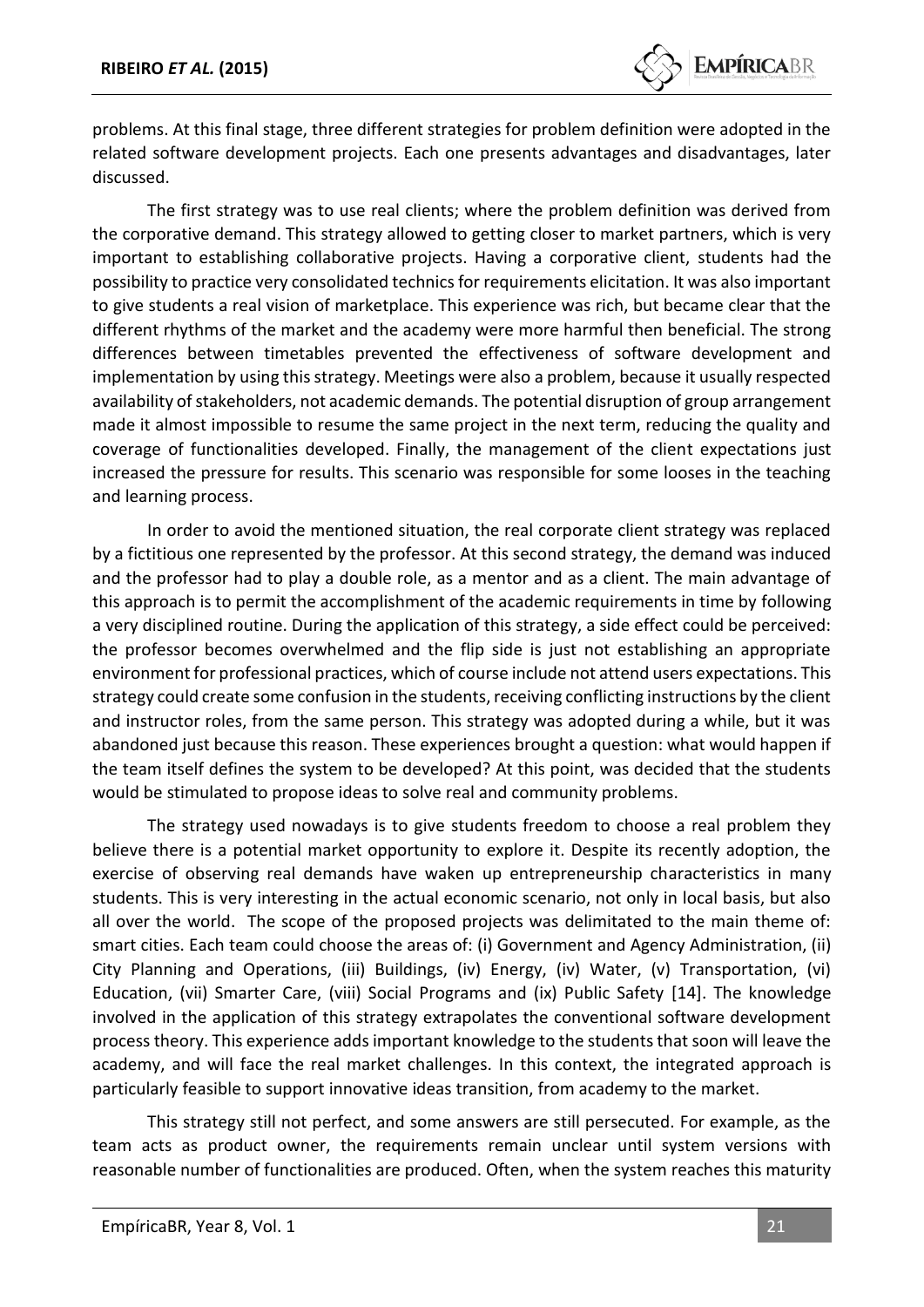

level, the project is close to its ending. Even with this limitation, the experience provided by this strategy is quite satisfactory.

#### 4.2 Improving management maturity level for software development

The second key aspect of integrated approach that deserves a special attention concerns gradual change in maturity level of students. This is also an assisted process during software development experience. This aspect has not suffered hard changes during ten-year covered by this work. This is due to the fact that it does not depend on external factors, since three curricular components provide opportunity to realize such a strategy. Despite highly recommended students could change the project they had worked during the previous term. To keep the same project during three terms has proved to be an important way to improve quality level of software developed.

The main aim to use the three stages mentioned in the previous section was to slowly upgrade the maturity level in the management discipline of the software development process. In the first stage occurs the first project development module, when the professor performs the project manager role. The professor defines the phases, activities and tasks to be performed by the team. The professor defines and distributed activities and to make all technical decisions, giving students guidelines that they can follow in real projects. This first stage is also the first contact of the students with a complete software development process. The professor uses this context to enhance student leaning.

Based in the lessons of the first stage, at the second stage students have the chance to play different roles, such as project manager, developer, software architecture, etc. To share the experience of performing the project manager role with the whole team, a student is chosen to perform the project manager role at the beginning of iteration. The teacher acts as a mentor, guiding the project manager to conduct the activities during the iteration. At the end of each iteration is realized a review meeting, to discuss the problems and the success of the iteration.

Finally, during the third and last project development experience, students have achieved the maturity level necessary to make their own decisions, as reported in the next section. Each team can choose a different software development process as base. The team also chooses the roles performed by each member, and agrees with the responsibilities of each role. At this stage, the maturity acquired at the previous stages is put at proof. The maturity at this stage allows the team to face some responsibilities beyond the software development process. The teams can be charged to analyze and develop: (i) opinion polls, (ii) market research, (iii) business plan [15], (iv) feasibility analysis, etc., exercising the entrepreneurship of the involved students [5].

# **5 A REAL CASE STUDY**

This section is dedicated to present a real case study of transition between academy and the market, involving a group of students of TADS, who developed a software named LINKEST (www.linkest.net). Lessons learned from this rich experience are presented as a testimonial according to the point of view of a participant and coauthor of this paper. The experience of producing LINKEST was divided into two moments, which can be better explained by using software academic and commercial versions, described as follows.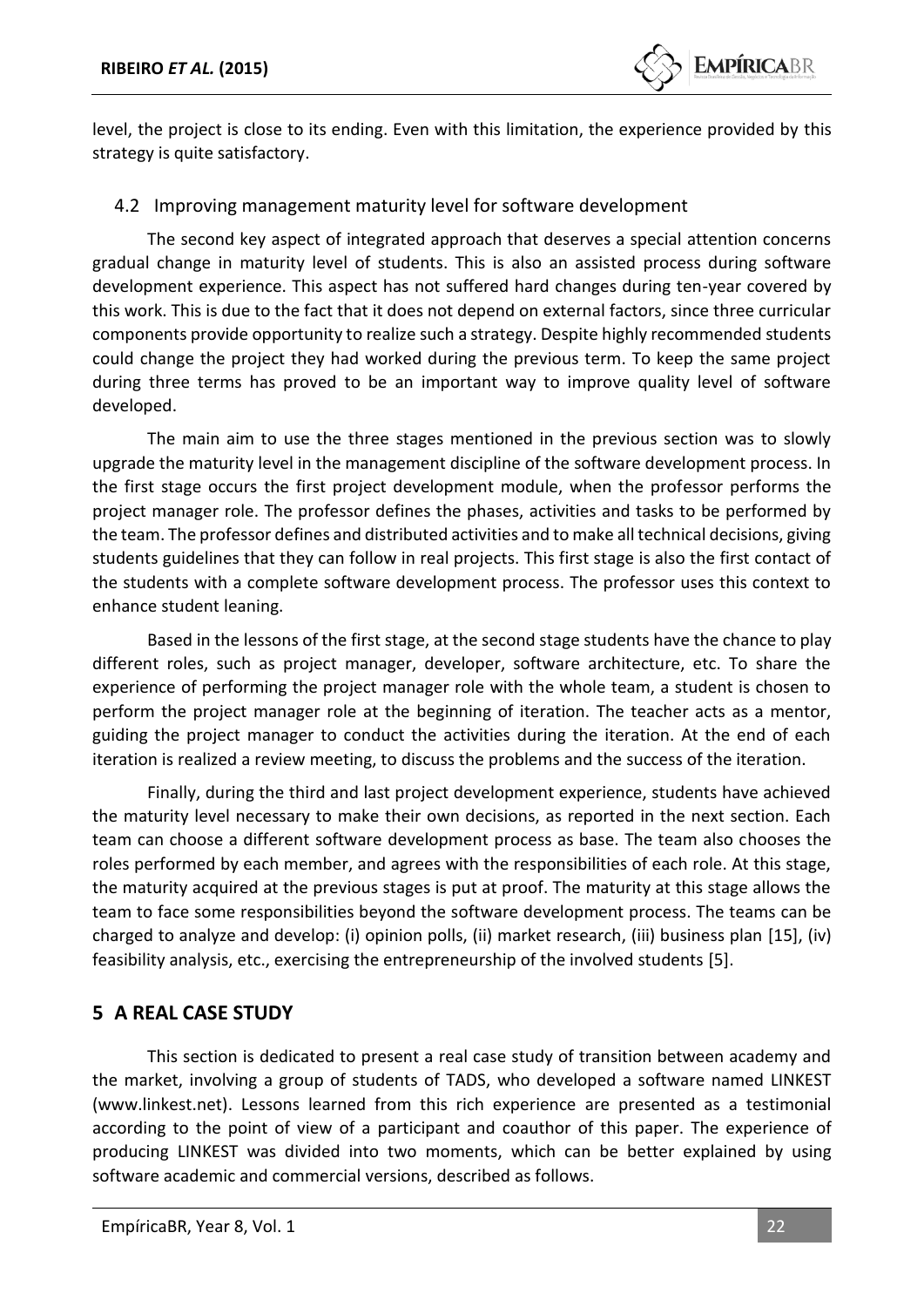#### 5.1 LINKEST academic version

According to LINKEST team, many aspects of software development process are source of concerns for students. To define a real problem that deserves a computational solution and make an effective plan to implement it, by following good practices, is definitely not a trivial task. Solid knowledge acquisition at academy is pointed out as a basis upon which practical experience can succeed.

The gradual increasing of autonomy is also mentioned as a key point of the methodology adopted at TADS. This strategy allowed the team to exercise some roles, e.g. project management, as the maturity level increases.

Deep understanding of the users' need is also mentioned as a challenge, but also as good opportunity to transform LINKEST from an academic idea into business. Early versions, students and professors played the role of customers of the LIKEST project. During two academic terms, LINKEST was gaining professional features. According to the team, agile methodology was critical to reach the expected results. The fast and short cycle of Scrum sprints made it possible to keep the scope and attributes agreed, as well as to establish synchronization among team members.

At the end of academic process, according to LINKEST team, the bunch of functionalities developed were very well assessed by professors. However, by asking real users, it became clear that any new development effort should be preceded by a deep investigation of users needs. Such perception came only during a pitch elevator session, to get an opportunity to participate in an incubator call. The team concluded that there is a clear gap originated from the disconnection between academic process and market expectations.

#### 5.2 LINKEST commercial version

The transition to market, mediated by IFRN incubator, inaugurated a different moment to LINKEST team. Technical issues were replaced by business ones, according to participants. It was clear, at that moment, that among risks elicited since then, competitors and their similar software must be considered a priority. Academic premises, such as zero error versions, were also replaced by a necessity to deliver as soon as possible, a minimum viable product (MVP version) to collect data from user experience.



**Figure 5. LINKEST beta version**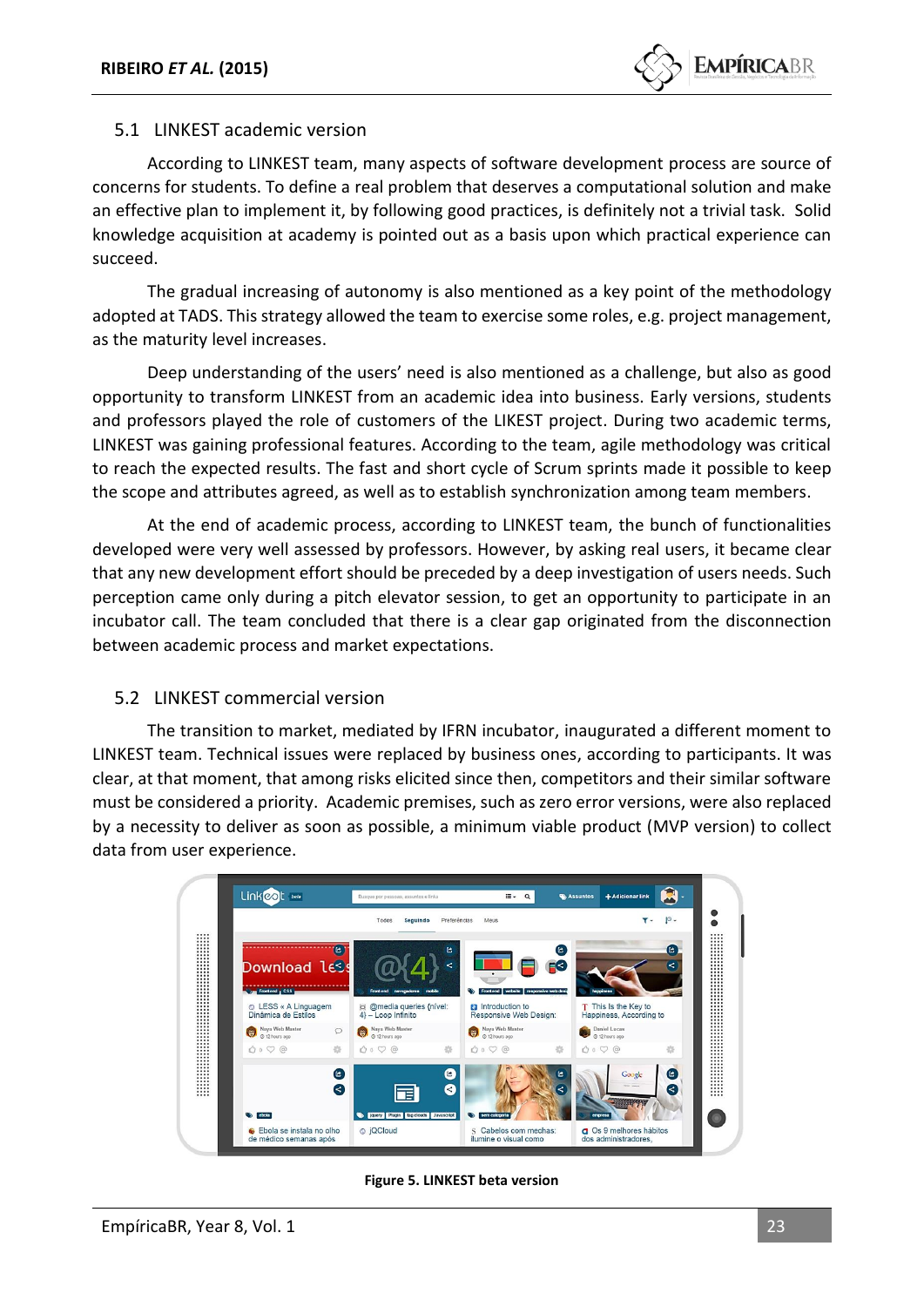

Knowledge on business models and business strategies became as fundamental, as cloud computing service models to guarantee scalability and performance. An innovation strategy has to be built from scratch, by using competitors marketing plan as a basis. However, such a strategy is not enough to get market share. The Lean startup methodology was then adopted as a means to get fast background to help running startup business, minimizing the cost of building unnecessary functionalities.

Like human faces, the interface is probably the most visible aspect of software. By looking at Figure 5, it is possible to recognize many of decisions made to attend academic requirements and show technical abilities, for instance, by replacing simplicity by big set of functionalities. Six months of market experience and hundred of users later, it becomes clear that it is critical to make effort to change this direction.

### **6 CONCLUSION AND FUTURE WORK**

This paper presented an integrated approach designed to lead innovative ideas that emerged from academic environment towards the market. The motivation for this work is a real situation, based on a decade of teaching experience and preparation of software developers. Having in mind that the training that has been offered has privileged mostly the preparation of employees rather than to encourage entrepreneurship, some changes were made in curricular components. These changes were fully described and discussed in this paper, as well as the usage scenario and a real case study.

As other educational investigations, this is a continuous ongoing work. Therefore, many activities are planned for future development, including the definition of tasks that can be followed at more operational levels. For example, the project manager at startups usually has to add new attributions related to innovation management. Guidelines like those established by PMBOK are extremely valuable as a means to keep the agenda, relating concerns from different knowledge areas, such as risk and communications management. Besides that, it is worth noting that each new academic term, new groups come, new computational solutions have to be developed, what necessarily put some new challenges that must be evaluated and solved.

# **7 REFERENCES**

- 1. GLOBAL ENTREPRENEURSHIP MONITOR. GEM 2014 Global Report. **Global Report**, 2014. Disponivel em: <http://www.gemconsortium.org/report/information/49079>. Acesso em: 06 jun. 2015.
- 2. GLOBAL ENTREPRENEURSHIP MONITOR. World Economic Forum Report on Entrepreneurial Ambition Features Insights from Endeavor Entrepreneurs. **World Economic Forum**, 27 Jan 2015. Disponivel em: <http://www.endeavor.org/research/wef-report-on-entrepreneurialambition-features-insights-from-endeavor-entrepreneurs/>. Acesso em: 14 Ago 2015.
- 3. GELDHOF, G.J. ET AL. Fostering Youth Entrepreneurship: Preliminary Findings From the Young Entrepreneurs Study'. **Journal of Research on Adolescence**, v. 24, n. 3, p. 431–446, 2014.
- 4. PRESSMAN, R. **Software engineering:** a practitioner's approach. New York: Palgrave Macmillan, v. Sixth, 2005. 880 p.